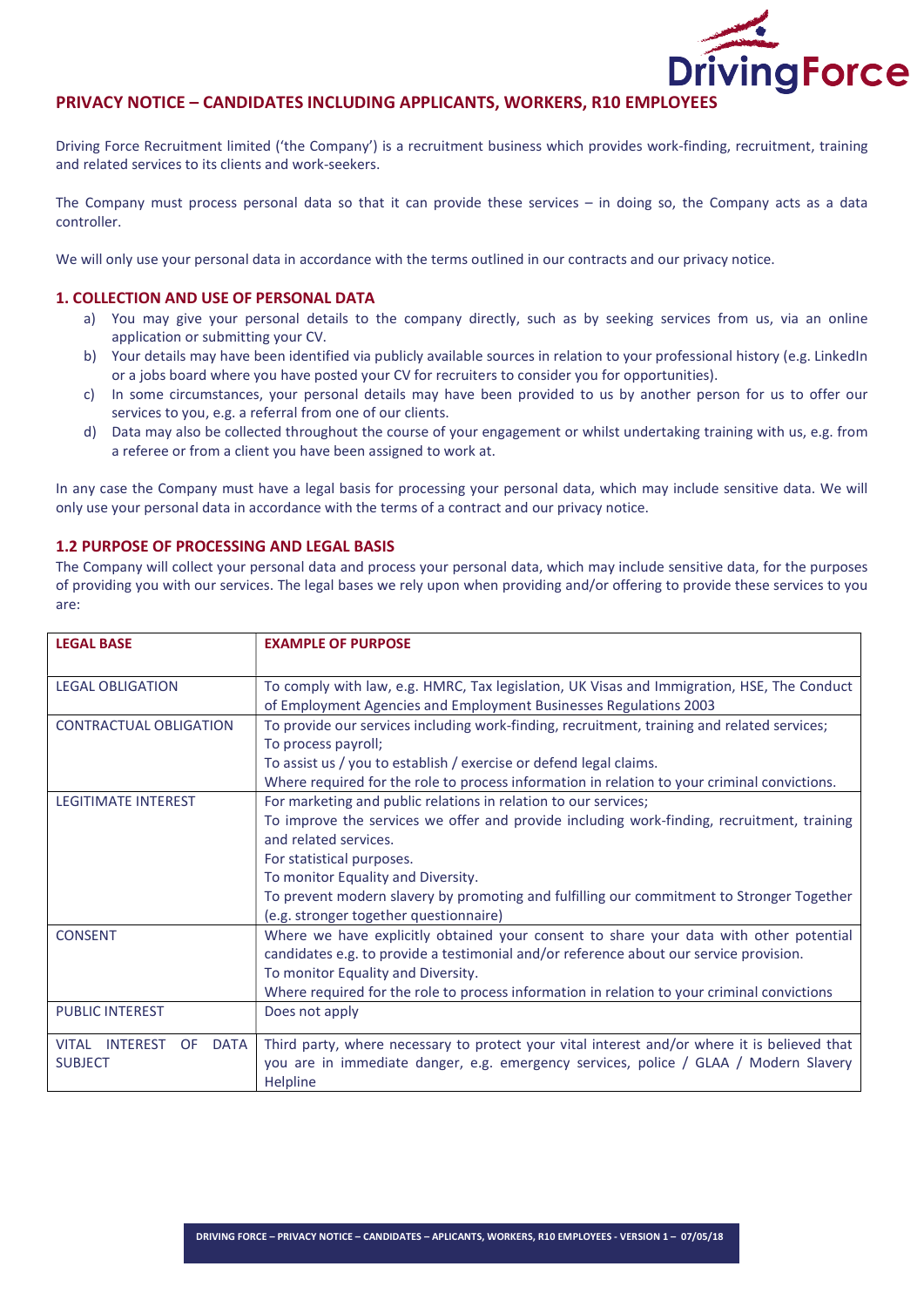

# 1.3 RECIPIENT/S OF DATA

Where we need to share your personal and/or sensitive data, we have contracts and data sharing agreements in place with the recipients that require them to treat your information as confidential and ensure the continued protection of your data whilst in their possession.

The Company will process your personal data and/or sensitive date, with the following recipients:

- a) Our back-office service provider, gap personnel holdings limited;
- b) Governing bodies and authorities as required by law;
- c) Individuals and organisations who hold information related to reference contacts you have provided;
- d) Our clients where you are taking part in the recruitment process and/or you accept an offer of an assignment and/or you undertake an assignment;
- e) Neutral vendor when applicable;
- f) Training provider where you are undertaking any training services provided by us;
- g) Individuals or organisations who hold information related to your job role with Driving Force, such as DVLA and examining bodies;
- h) Our software providers;
- i) Third party suppliers, e.g. business associates and professional advisers, such as external consultants, technical and IT support functions, independent auditors;
- j) Third party company at your request, e.g. Umbrella company, landlord or alternative prospective employer where you have requested us to act as a referee for you;
- k) Third party, where necessary to protect your vital interests, e.g. emergency services;
- l) Marketing technology platforms and suppliers;
- m) Pension provider;
- n) We may transfer your personal information to a third party as part of a TUPE transfer under The Transfer of Undertakings (Protection of Employment) Regulations 2006;
- o) We may transfer your personal information to a third party as part of a sale of some or all of our business and assets to any third party or a part of any business restructuring or reorganisation. However, we will take steps with the aim of ensuring that your privacy rights continue to be protected.

## 2. OVERSEAS TRANSFERS

The Company does not transfer your data overseas, however in some situations we may transfer the information you provide to us to countries outside the European Economic Area ('EEA'). The EEA comprises the EU member states plus Norway, Iceland and Liechtenstein.

Whenever your data is shared, inside or outside of the EEA, we will take every step possible to ensure adequate protections are in place to ensure the security of your information.

## 3. AUTOMATED DECISION MAKING

The company does not use automated decision-making, including profiling. Should the company intend to change this process you will be notified in advance.

# 4. DATA ACCESS RESTRICTION AND RETENTION

The Company will retain your personal data and/or sensitive data only for as long as is necessary. Different laws require us to keep different data for different periods of time.

#### 4.1 WHERE SERVICES HAVE NOT BEEN PROVIDED

If we have not provided you with our services, or had valuable contact with for two consecutive years, your personal data will be deleted from our systems save where we believe in good faith that the law or other regulation requires us to preserve it.

## 4.2 WHERE SERVICES HAVE BEEN PROVIDED

Your personal details may be included in several documents created during the course of our contract with you. To comply with legal requirements e.g. HMRC, UK Visas and Immigration, The Conduct of Employment Agencies and Employment Businesses Regulations 2003, Agency Workers Regulation, HSE and tax legislation, your data will be kept by Driving Force for 7 tax years from the last date on which services were provided to you.